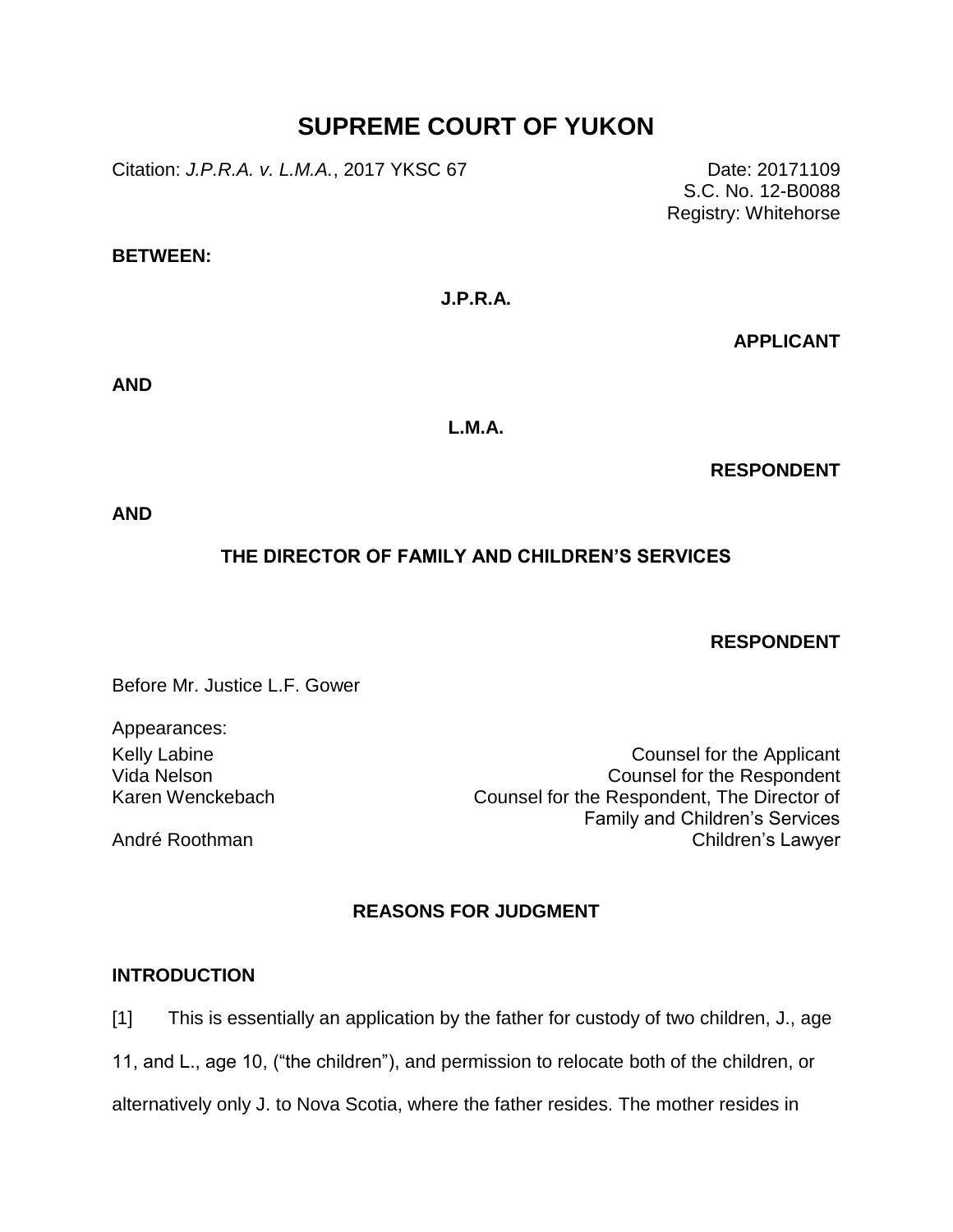Dawson City, Yukon. The children are from a common-law relationship between the father and the mother between 2004 and 2010.

[2] The mother also has 16-year-old twins from a different father, J.A.J. and L.C.R. J.A.J. lives in Dawson City with his maternal grandmother, who has custody of him. L.C.R. is presently residing with her paternal grandparents in Saskatchewan, pursuant to a temporary arrangement, but will be returning to the Yukon for the 2018-19 school year.

[3] The mother and the father resided in Nova Scotia with all four children from 2008 to 2011, when the mother moved back to Dawson City following the separation.

[4] J. has been in the care of the Director of Family and Children's Services from 2014 until July 25, 2017, when he was returned to the temporary care of the mother, under the supervision of the Director. J. has been diagnosed with attention deficit hyperactivity disorder ("ADHD"), oppositional defiant disorder ("ODD") and disinhibited social engagement disorder, as well as other mental health issues.

[5] The mother has full custody of L.

[6] I understand that the mother and the four children are all members of the Tr'ondëk Hwëch'in First Nation ("THFN"). The mother has had stable employment with THFN since 2011.

[7] There have been child protection concerns regarding the mother's care of the children since 2007. More specifically, since February 2012, the Director has been involved with the mother and her children on a number of occasions related to: the children's emotional and behavioural functioning; sexualized behaviour; physical and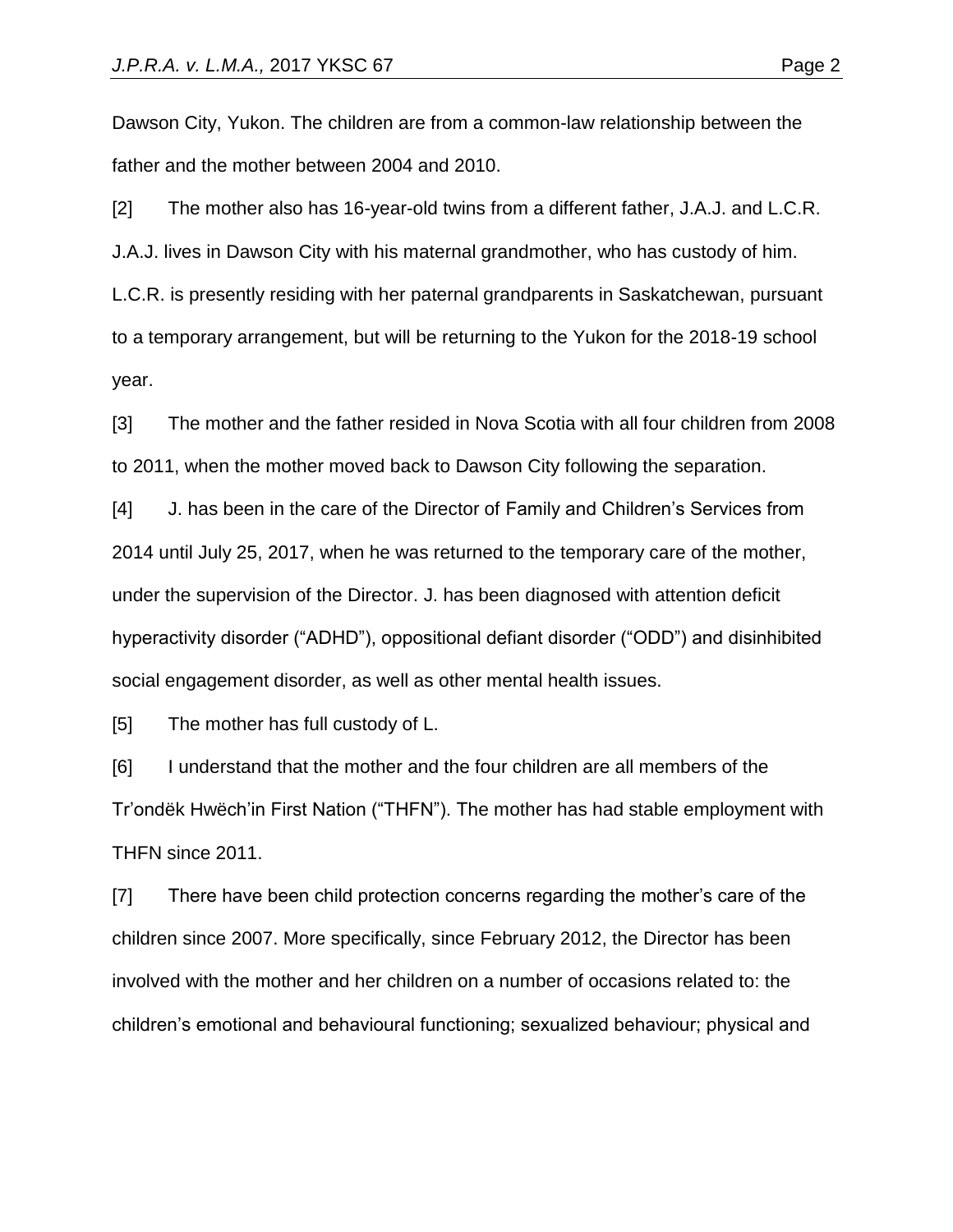emotional abuse; and physical and emotional neglect. Until now, the proceedings in the Yukon have all been in the Territorial Court.

[8] The global issue on this application is whether it is in the best interests of the children to reside with the father in Nova Scotia. The more specific issue is whether the mother has demonstrated that she has sufficiently improved her capacity to parent the children, in particular J., in order to allow the children to remain in her custody in the Yukon.

#### **BACKGROUND**

[9] On March 21, 2011, an order was made in Nova Scotia granting the mother "care and control" of all four children and permission to relocate to the Yukon. The father was granted six weeks of consecutive access each summer, with the cost of transportation to be shared equally by the parties. The mother moved to the Yukon shortly after this order.

[10] On September 15, 2014, the Director filed an application for orders which would place: J. in the temporary custody of the Director for a period of six months; J.A.J. in the care of D.S., under the supervision of the Director, for a period of six months; L. in the care of her paternal aunt, R.J., under the supervision of the Director, for a period of six months; and L.C.R. in the care of the mother, under the supervision of the Director, for a period of six months.

[11] In December 2014, J. began residing in a group home in Whitehorse.

[12] On May 8, 2015, Deputy Territorial Court Judge Luther ruled that the "care and control" order in favour of the mother from Nova Scotia, dated March 21, 2011, should be interpreted as giving the mother care and "custody" of the children. Accordingly, the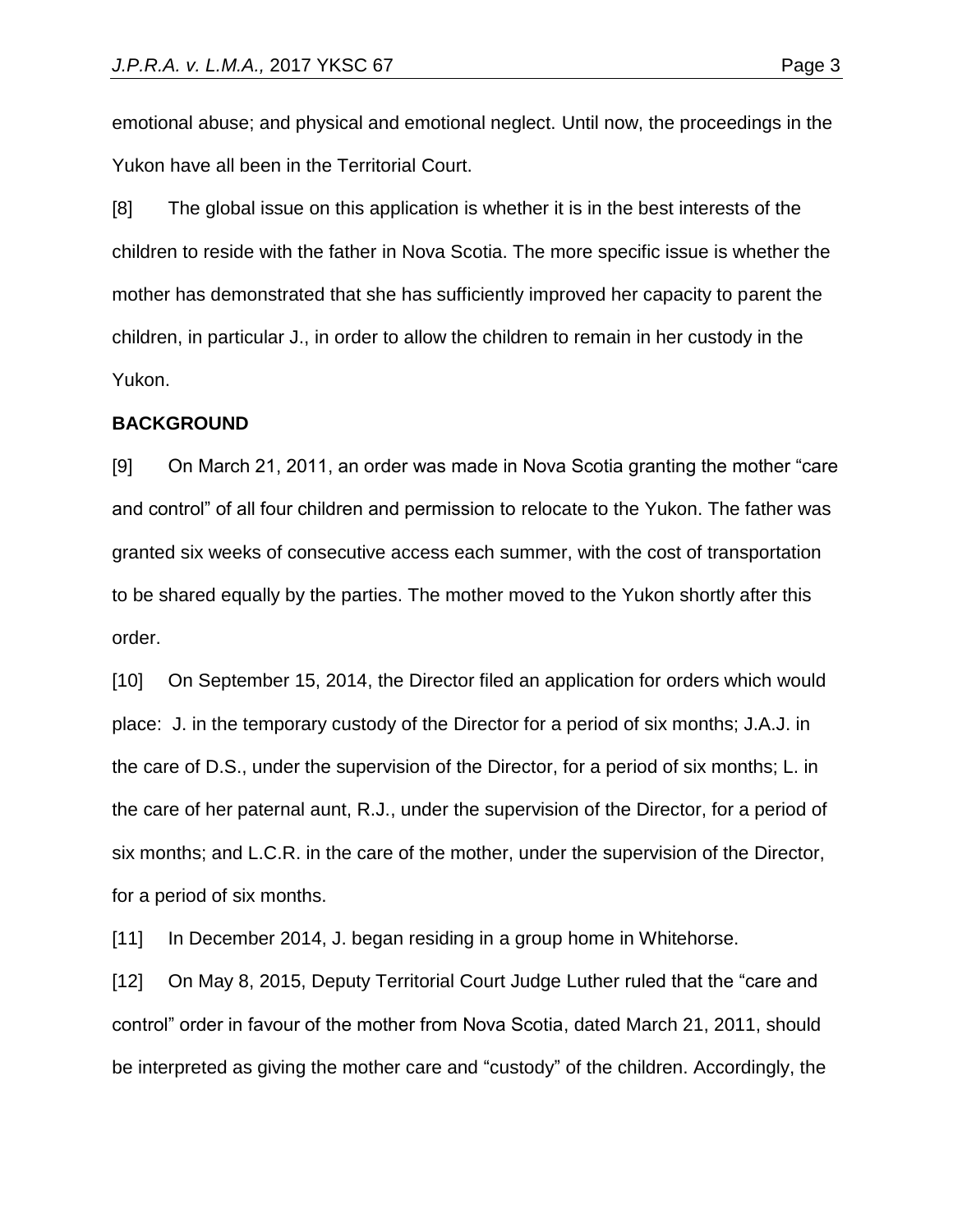father was not considered a concerned "parent" under the definition provided in the *Child and Family Services Act*, S. Y. 2008, c. 1 ("*CFS Act*"). As a result, the children could not be placed in his care after they were apprehended from the mother. The father has since commenced this Supreme Court action seeking to obtain custody of the two youngest children and permission to relocate them to Nova Scotia. The Territorial Court proceedings have been effectively joined with this Supreme Court action, although for reasons set out below, I am not making any orders under the *CFS Act* in this decision.

[13] L. was returned to the mother's care in July 2015, under a six-month supervision order, which has since expired.

[14] The first protective intervention hearing for J. proceeded before the Territorial Court in July and August 2015. The Director filed nine affidavits and three psychological assessments in support of his application for an order for temporary custody of J. The Court ultimately heard from 31 witnesses over the course of 12 days. Both the mother and J. were represented by counsel.

[15] On October 1, 2015, Deputy Territorial Court Judge Luther issued his reasons for judgment, in which he found that J. was in need of protective intervention. He granted a Temporary Custody Order ("TCO") in favour of the Director until the end of the school year on June 20, 2016. In his reasons, the Deputy Judge included the following pertinent points:

 the mother was striving to set up a plan to transition J. from his school program in Whitehorse to the Robert Service School in Dawson City with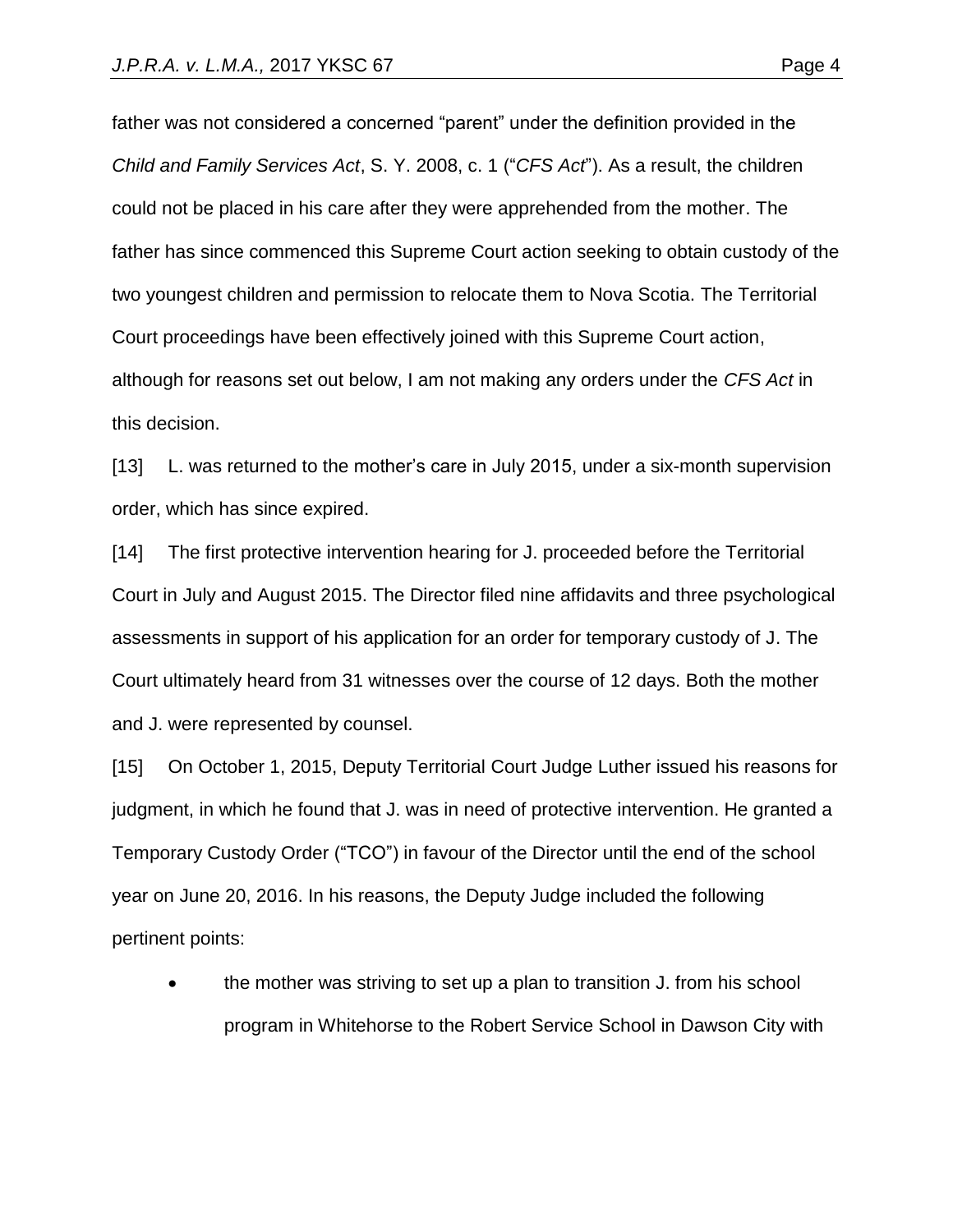the assistance of the THFN, which the Deputy Judge implicitly approved  $of:<sup>1</sup>$ 

- he was not ruling about whether the mother is "a bad mother" who does not love her children, but rather about what was in J.'s best interests;
- he described the mother as someone who is "intelligent and ambitious" and who has done well at school and college, including making the Dean's List;
- he concluded that addictions did not appear to be an issue for the mother, who has been a non-smoker since 2011 and does not use recreational drugs;
- he noted that J. had had 10-to-11 visits with his mother and other family members, and that the mother had phoned him almost daily, while J. was at the group home in Whitehorse;
- he noted that the mother has been a "persistent advocate" for J.'s proper treatment, while in the Director's care;
- many witnesses indicated that J. was either the most problematic or one of the most problematic children they had to deal with; and
- that he was "quite optimistic" about what the future held with J. going back to the mother in Dawson City.

[16] On April 29, 2016, a registered psychologist, Dr. Richard Lucardie, completed a lengthy psychological assessment report, in which he assessed the mother, J. and L.

 $\overline{a}$  $1$  2015 YKTC 36, at paras. 30 and 44.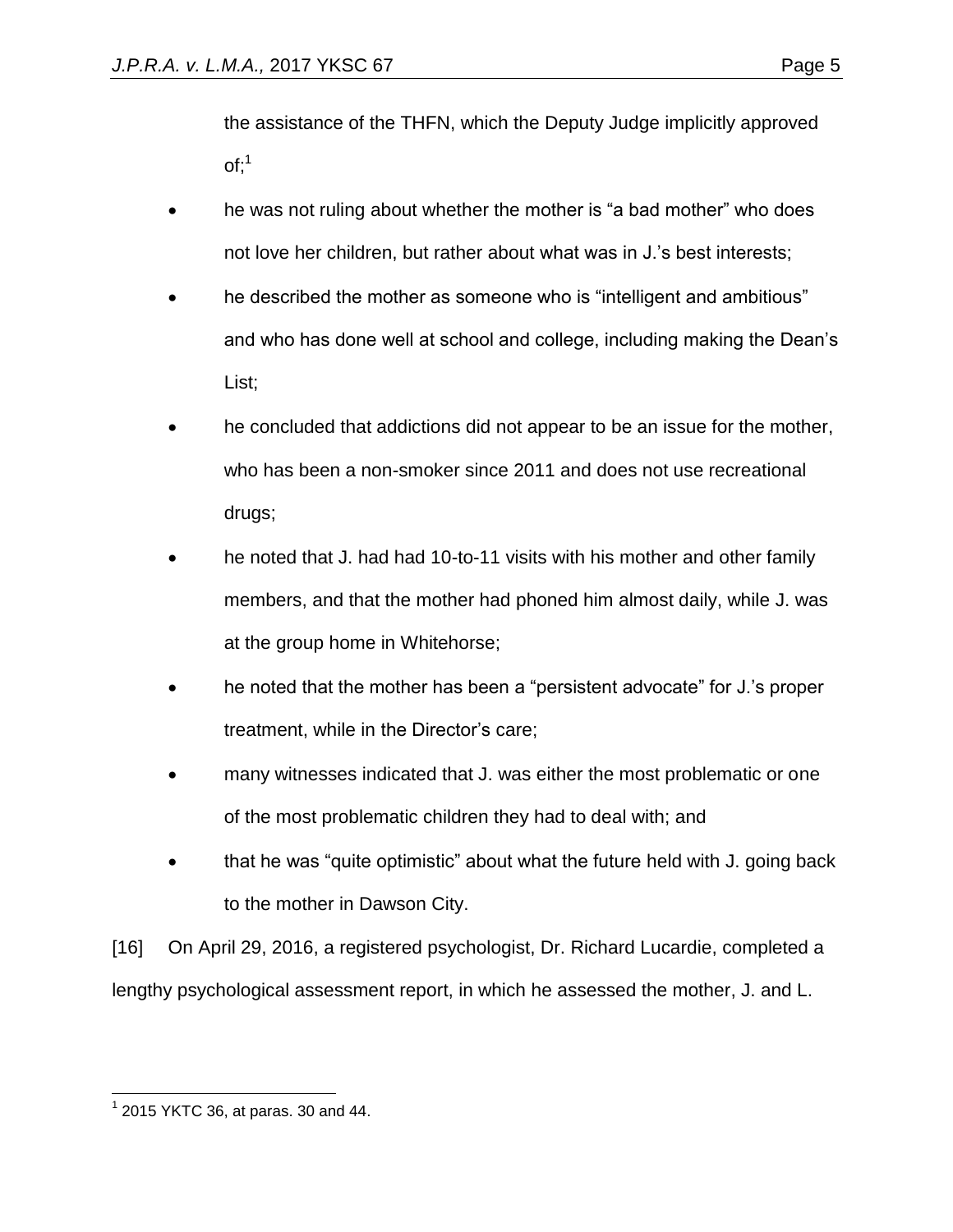The assessments were conducted between January 15 and 17, 2016. Dr. Lucardie determined that the mother's personality configuration was composed of the following:

- narcissistic personality disorder with obsessive-compulsive personality traits;
- paranoid personality features; and
- schizotypal personality features.

Overall, his assessment identified risk factors related to child abuse and neglect while

the children are in the mother's care. He recommended continuing evaluation and

monitoring as being in the children's best interests and, in particular, recommended that

J. remain in the Director's care.

[17] On October 4, 2016, a child psychiatrist, Dr. Geoffrey Ainsworth, completed a

psychiatric assessment of J. His interview of J. took place on September 17, 2016. He

diagnosed J. with disinhibited social engagement disorder and recommended that

J. remain in the group home, for the time being, principally because of the stability of

that environment. Dr. Ainsworth commented:

… When he is in a new situation or with a new adult supervisor his behaviour can quickly escalate and become out of control. Even if he is with a secure, wellknown caregiver, he can still over-react if the situation is different. This was evident two days ago when he refused to turn off the television.

In my opinion, he needs to be in a place where he can get skilled care on a consistent basis for the long term, until he is able to show that his behaviour really has settled.

I am concerned that it will be difficult for him to develop secure, trusting relationships with people, but with sufficient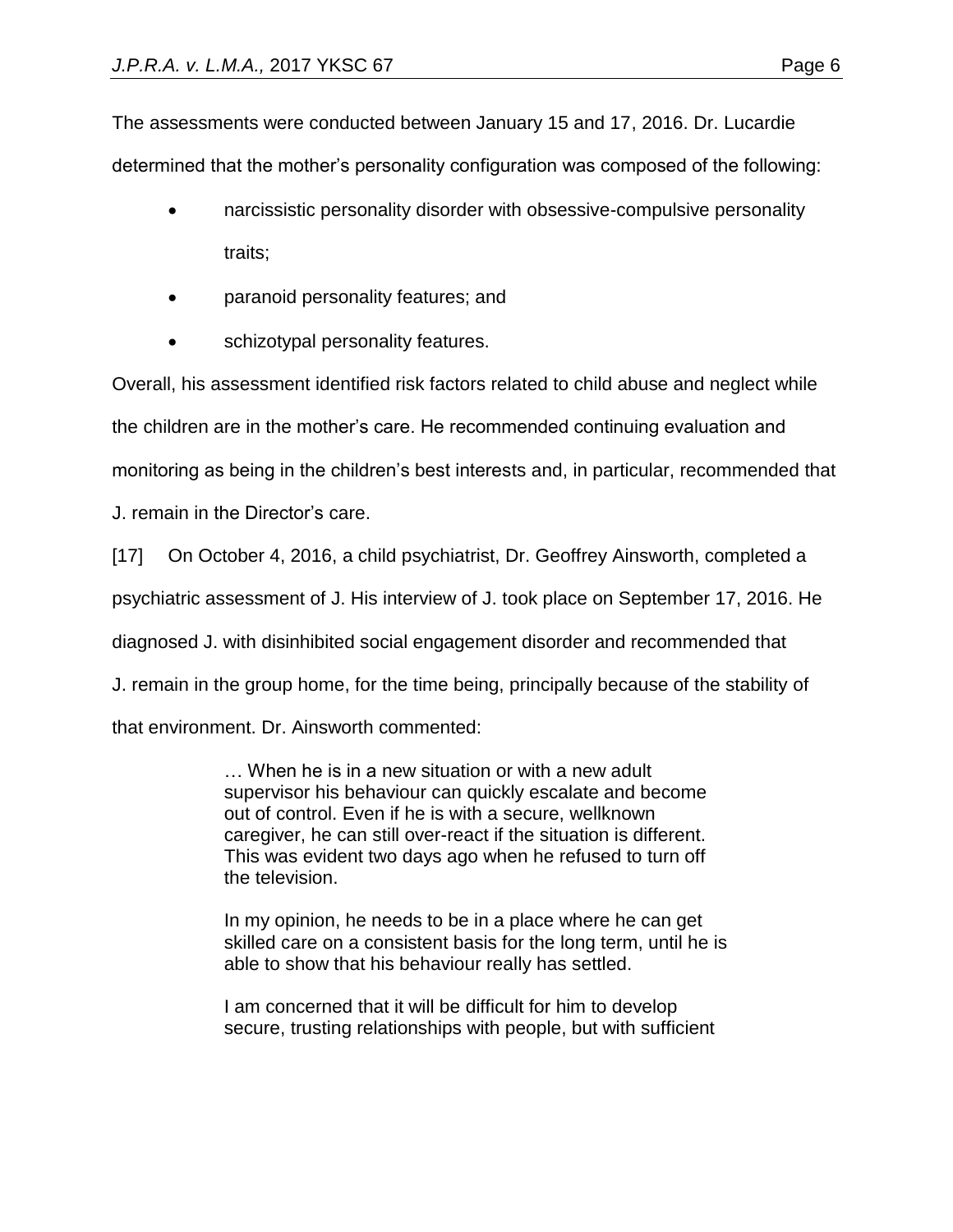attention paid to his needs now it may be possible for him to develop a lifestyle where he has at least safe. $<sup>2</sup>$ </sup>

[18] On November 14, 2016, this Court made an order granting custody of J.A.J. to his maternal grandmother.

[19] On January 19, 2017, Deputy Judge Luther of the Territorial Court granted the Director's application for a six-month TCO for J. On February 17, 2017, he issued his reasons for judgment, in which he included the following pertinent points:

- the Director was relying largely on the reports from Drs. Lucardie and Ainsworth;
- that "structure, routine and consistency were vital" for J., and that he has considerable difficulty adjusting to unanticipated changes;
- that the mother could benefit from the assistance of a capable therapist, counsellor or psychologist, to help her deal with her childhood family issues and her personality issues;
- J. had a "valid desire" for a relationship with his mother, but also expressed an interest in staying with his father Nova Scotia, which the Deputy Judge described as confirming J.'s "confused emotional state with attachment issues";
- the mother "can sometimes properly parent" J.;
- that as for J.'s supervised visits at his home in Dawson City, "most have gone well";
- that there was an incident during the Discovery Day weekend in Dawson City, in August 2016, when there was a physical altercation between J.,

 2 Affidavit #1 of Sarah Winton, Exhibit B, p. 5/6.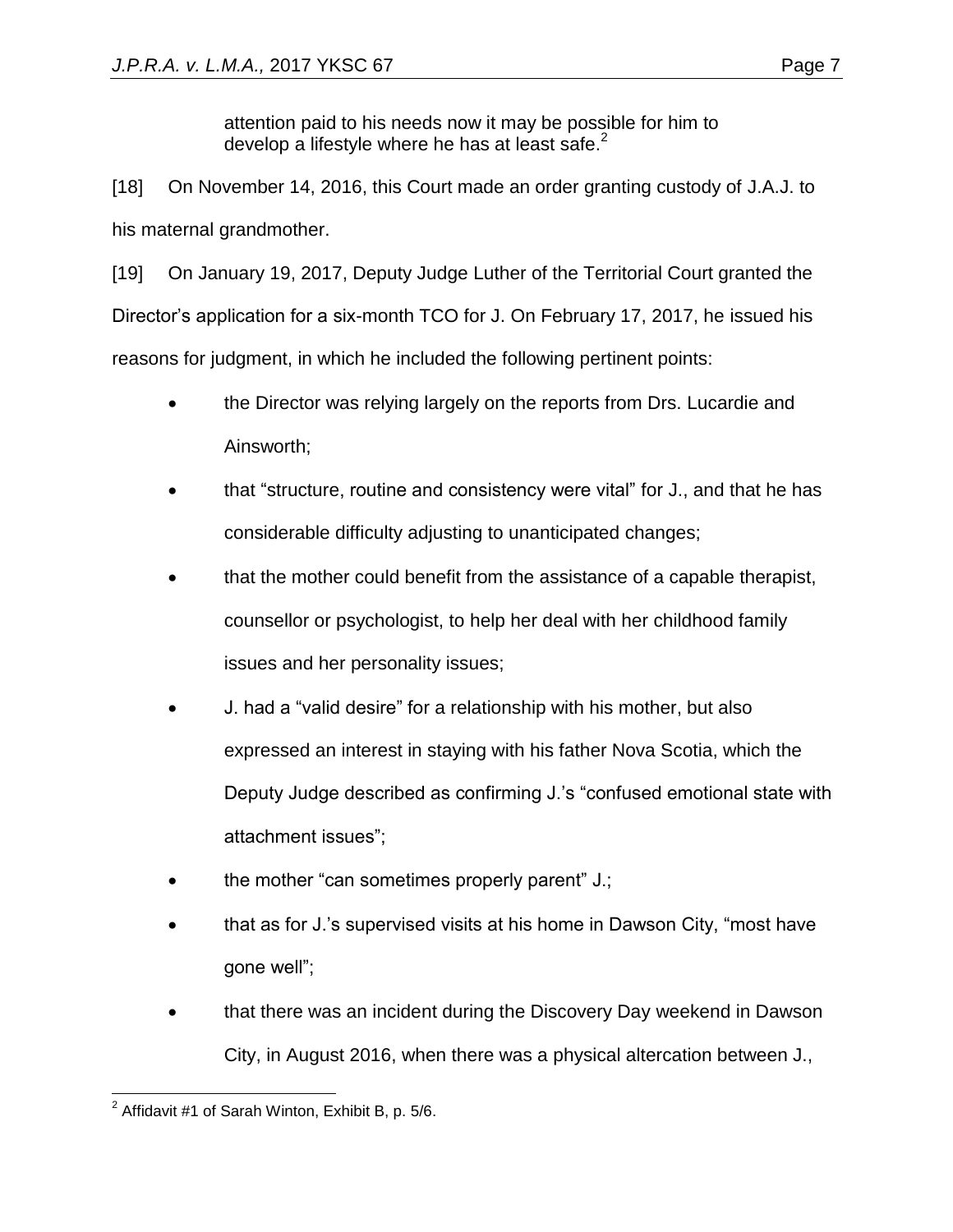L.C.R., and their mother which resulted in J. being physically and emotionally hurt;

- that the Court had heard from K.J., who had been J.'s schoolteacher since January 2015 and who described him as "her most challenging and complex student"; and
- that, on the mother's part, "clearly some progress has been made", but that the Deputy Judge preferred to err on the side of caution and continue the TCO because of the evidence of the two experts.

[20] The above TCO expired on July 19, 2017.

[21] On July 25, 2017, Deputy Justice Browne, of this Court, sat on this matter both as a judge of the Supreme Court of Yukon, and also as a Judge of the Territorial Court of Yukon, for the purposes of any orders to be made under the *CFS Act* in respect of J. Deputy Justice Browne heard an application by the Director for a further six-month supervision order, on terms, until the father's application for custody is ruled upon. She ordered that the Director's application be adjourned to September 19, 2017, and that in the meantime, J. be returned to the mother, subject to certain supervision conditions, which were set out in the affidavit of Regional Social Worker for the Director in Dawson City, Tyler Flaumitsch, at para. 33. The preamble to the conditions states as follows:  $3$ 

> 33. Despite the progress [the mother] has made in addressing the child protection concerns, the Director is of the view that [J.] remains a child in need of protective intervention, as [the mother's] care combined with his complex behavioural issues presents a risk of emotional and/or physical harm. However, once the current TCO expires, and if [the father's] application for custody and relocation is not granted, the Director believes that this risk

 3 The order states that this was the affidavit filed July 11, 2017, but this is a typographical error. In fact, it was the affidavit filed July 7, 2017 in the Territorial Court proceedings.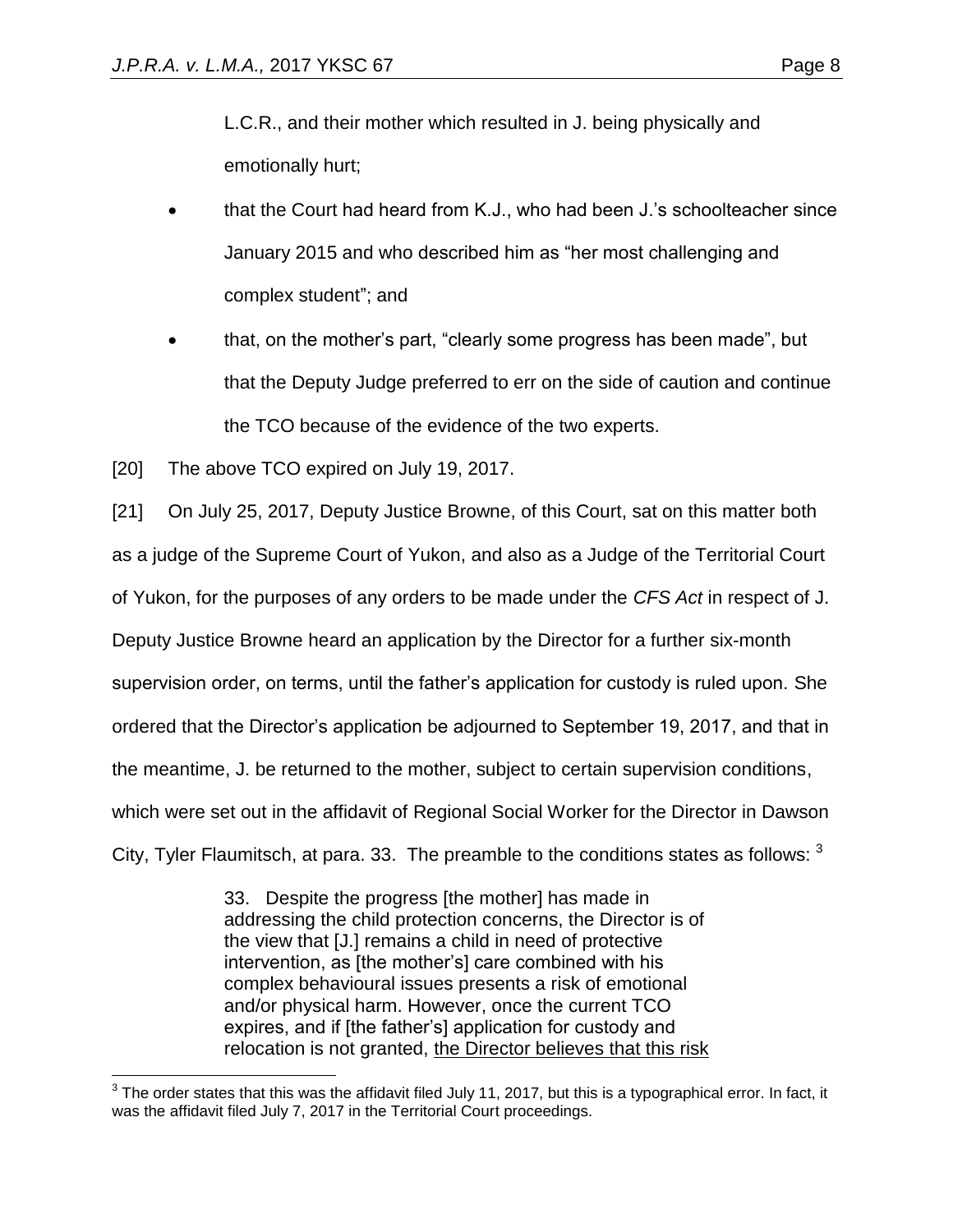can be mitigated by way of a six-month Supervision Order with the following terms: … (my emphasis)

[22] In the immediately preceding paragraph, Mr. Flaumitsch deposed:

… The Director supports [the father's] application for custody and relocation of [J.] given the absence of child protection concerns associated with [the father's] care. (my emphasis)

[23] The hearing of the father's application for custody and permission to relocate the children to Nova Scotia began before me on August 31, 2017, but had to be adjourned because we ran out of time. The hearing continued on September 18, 2017. At that time, I understood from counsel for the Director, who is now a party to the Supreme Court proceedings, as well as from the mother herself, who was present in court, that until I make my decision on the father's application, the Director would apply to further adjourn J.'s child protection hearing, with the supervision order in favour of the mother to continue. The mother indicated that she would consent to the continuation of supervision of her care of J., but only for a period of four months.

#### **ANALYSIS**

[24] The parties are agreed that the legal issue here is not particularly complicated would it be in the children's best interests to grant the father custody of them and allow him to move them to Nova Scotia? The pertinent principles from the leading case on mobility, *Gordon v. Goertz*, [1996] 2 S.C.R 27, are as follows:

- Each case turns on its own unique circumstances. The only issue is the best interests of the children in the particular circumstances;
- The focus is on the best interests of the children, not the interests and rights of the parents;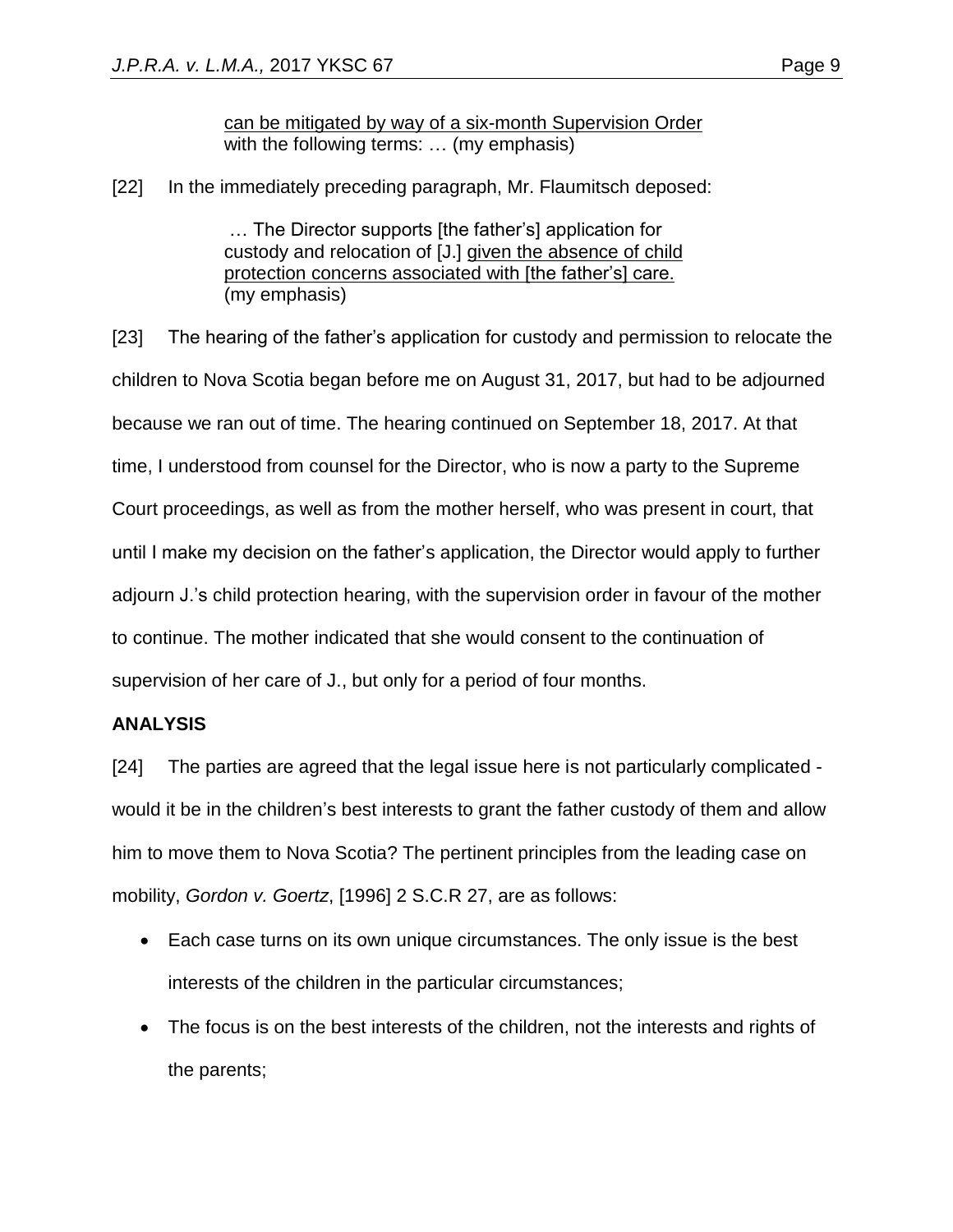- The court must consider all of the relevant circumstances, including:
	- the views and wishes of the children;
	- disruption to the children from the change in custody;
	- disruption to the children consequent on removal from family, schools and the community they have come to know;
	- the children's physical, mental and emotional needs, and the appropriate care or treatment to meet those needs;
	- the children's physical, mental and emotional level of development;
	- the children's cultural background; and
	- the importance of continuity in the children's care and the possible effect on the children of disruption of the continuity.

[25] In my view, with these considerations in mind, it is not in the best interests of the children to grant the father custody and allow him to move the children to Nova Scotia. I come to that conclusion for the following reasons:

- 1) the mother has demonstrated, in the more recent past, that she is capable of providing a safe and secure home for the children;
- 2) moving the children to Nova Scotia would be significantly disruptive, especially for J.;
- 3) the children are not overly familiar with the father; and
- 4) it is important for the children to maintain the connection with their First Nation.

I will deal with each of these reasons in turn.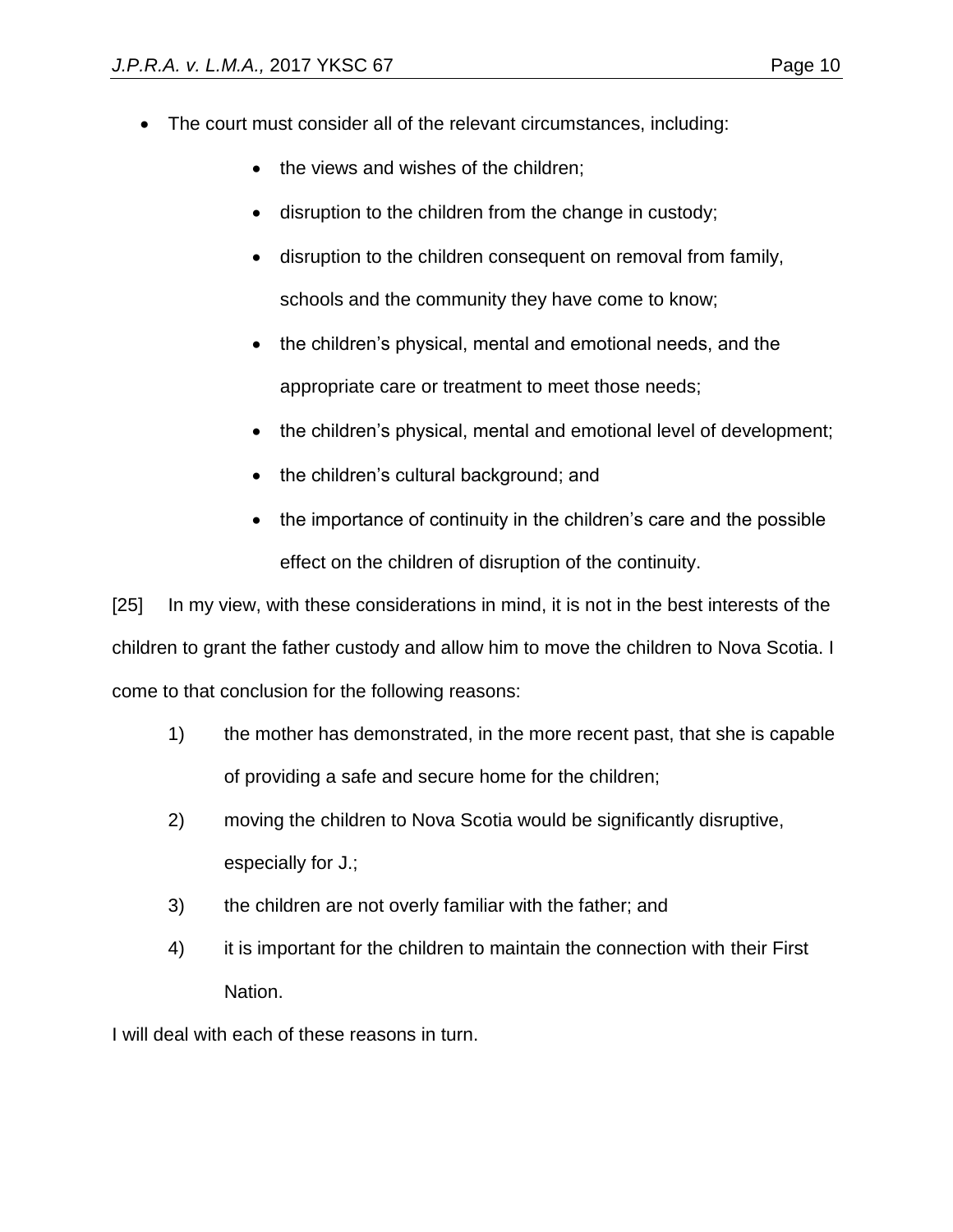#### *1. The mother has demonstrated, in the more recent past, that she is capable of providing a safe and secure home for the children.*

[26] The mother has indicated in her first affidavit that she has made the following positive changes to support the return of J. to her care:

- she is exercising more supervision over the children;
- she has established set routines and schedules for the children;
- she has been actively involved as an advocate for J. regarding his education;
- she has changed the way she disciplines the children (e.g. she has not spanked them since 2013);
- she has hired a housekeeper to help her keep the home clean and safe for the children;
- she has been attending counselling, both with the children and on her own, to deal with their issues and her own issues;
- she has been working cooperatively with her First Nation representatives to improve her parenting and also to involve her children in cultural activities; and
- she has taken numerous courses since 2014 to improve her parenting skills.

[27] Jennifer Gibbs, the Family Services Worker for THFN, has been working with the mother since September 2015. She corroborates that the mother has participated in a variety of workshops and training sessions since then, including personal wellness training, professional training and parenting skills development initiatives. Ms. Gibbs has worked with the mother to develop parenting strategies to utilize when she feels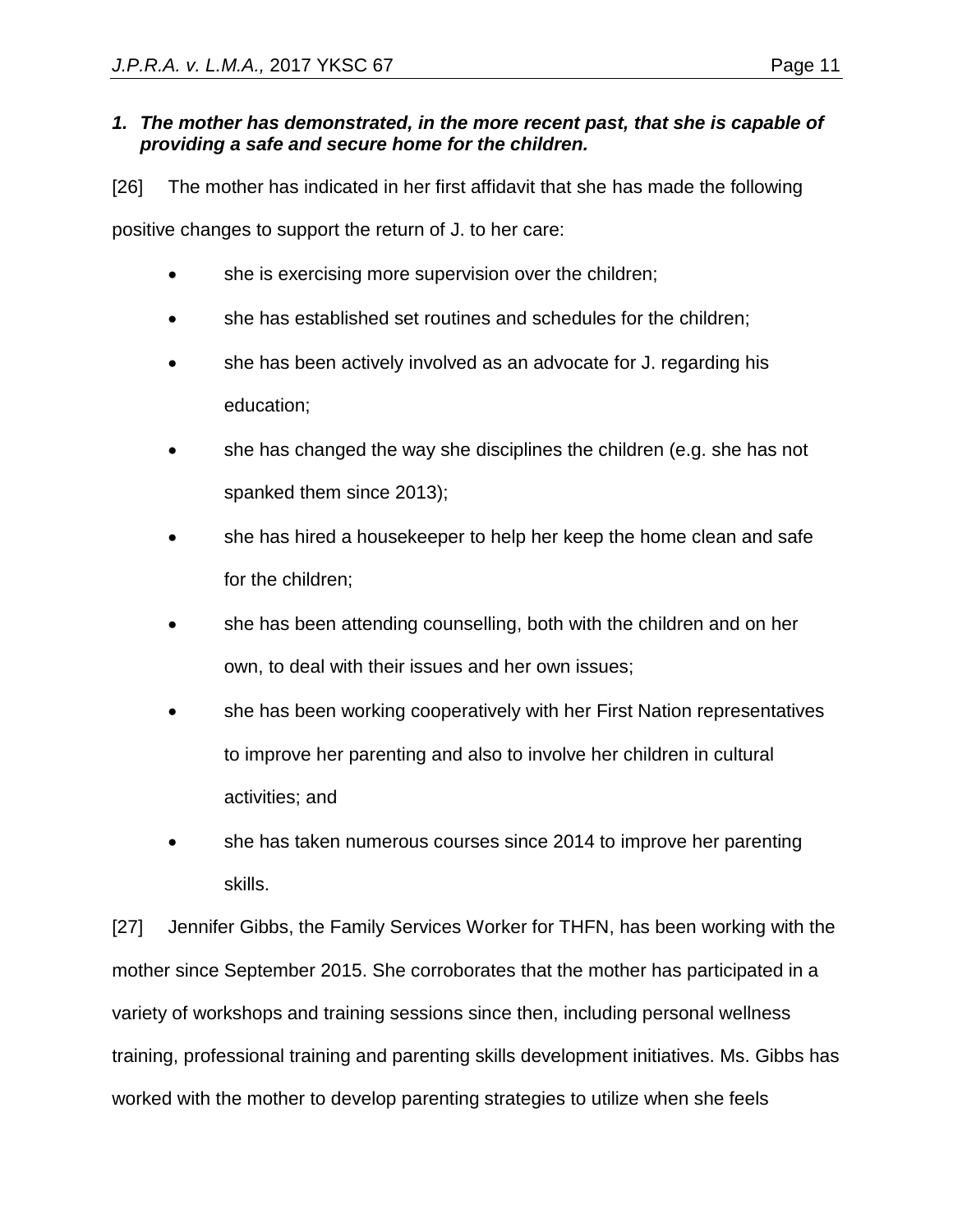overwhelmed with challenges, particularly with J. She meets regularly with the mother, often one to two times per week, regarding parenting support. She also meets with the mother and the Regional Social Worker, Mr. Flaumitsch regarding parenting issues. She deposed that the mother has shown "good progress" and has "demonstrated insight" into how her parenting approach has changed and what strategies may be more effective to utilize. She corroborates that the mother has been actively involved in a collaborative planning process regarding J.'s educational and behavioural needs for over a year. Indeed, Ms. Gibbs has been present at all of the meetings to discuss the transition from J.'s Whitehorse school to the Robert Service School in Dawson City. She deposed that the mother has "been working tirelessly" to have J. back with his family. Ms. Gibbs reported no adverse incidents and expressed a willingness to continue working with the mother to support J.'s transition back to Dawson City.

[28] Mr. Flaumitsch, in his affidavit in the Territorial Court proceedings, filed July 7, 2017, has documented the extensive number of visits that the mother had with J. while he was in the Whitehorse group home, including a number of visits where J. was allowed to visit his family in Dawson City. While Mr. Flaumitsch recognized that the mother has raised child protection concerns by failing, in the past, to provide J. with the stability and consistency he requires, he also deposed that, since February 2017, he has observed that the mother has been providing J. with a level of structure and supervision that is adequate to meet his needs during home visits. Mr. Flaumitsch stated that he attended the mother's home during three of the four weekend visits to observe the family, as well as during J.'s most recent 10-day visit to Dawson City, and observed a routine being followed which was consistent with the mother's advance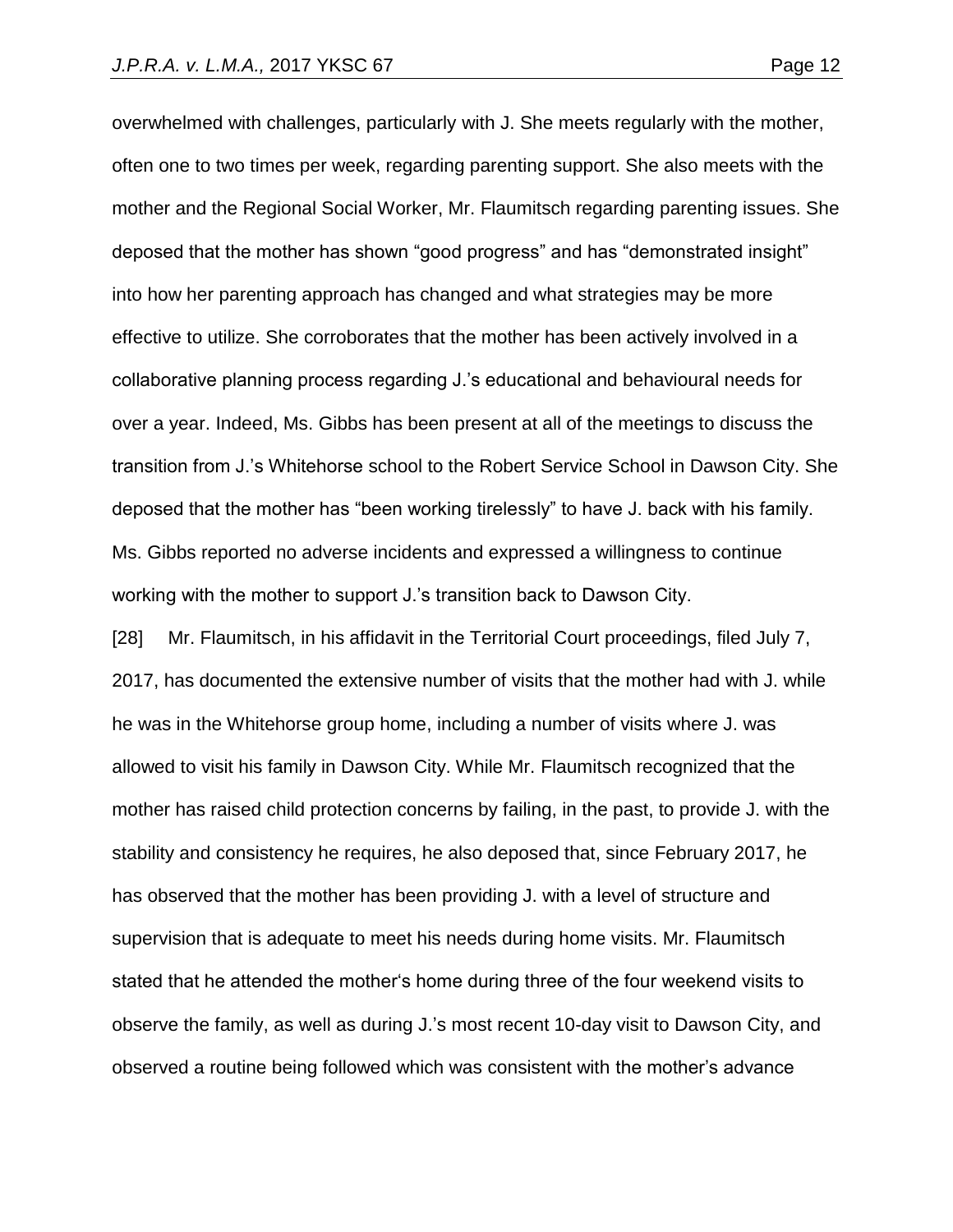planning, as well as an acceptable safety level. He did not have any concerns during

the visits. Further, he states that he has a good working relationship with the mother and that she has made progress. Mr. Flaumitsch further deposed that the mother has begun to show insight into her son's needs, particularly when using redirecting skills with him to de-escalate stressful situations. He stated that as of the date of that affidavit he was not aware of any recent incidents where J. was at risk of physical or emotional harm while in the mother's care. Mr. Flaumitsch supports the transition to Robert Service School for the 2017-18 school year, and acknowledges that the mother has been active in that planning process and has worked hard to establish a network of support in Dawson City to maximize the success of the transition.

[29] Mr. Flaumitsch referred to an incident on or about June 30, 2017, when J. refused to turn off the television in the mother's home. When the mother unplugged the television in an attempt to convince J. to go to bed, his behaviour escalated and he began to damage items in the living room. For example, he broke a floor lamp after trying to strike the mother with it and broke the television by throwing it on the floor. The mother withdrew to the dining area and began filming J. with her cell phone. She also attempted to prevent J. from leaving the home, but when he forced his way past her, she called the RCMP, who later located J. walking down the road with no shoes. Mr. Flaumitsch deposed that the mother tried to restrain and control J. during this meltdown, and followed the safety plan that had been discussed earlier, by reaching out to resources for assistance. He stated that he has not substantiated any physical abuse or the use of inappropriate discipline by the mother.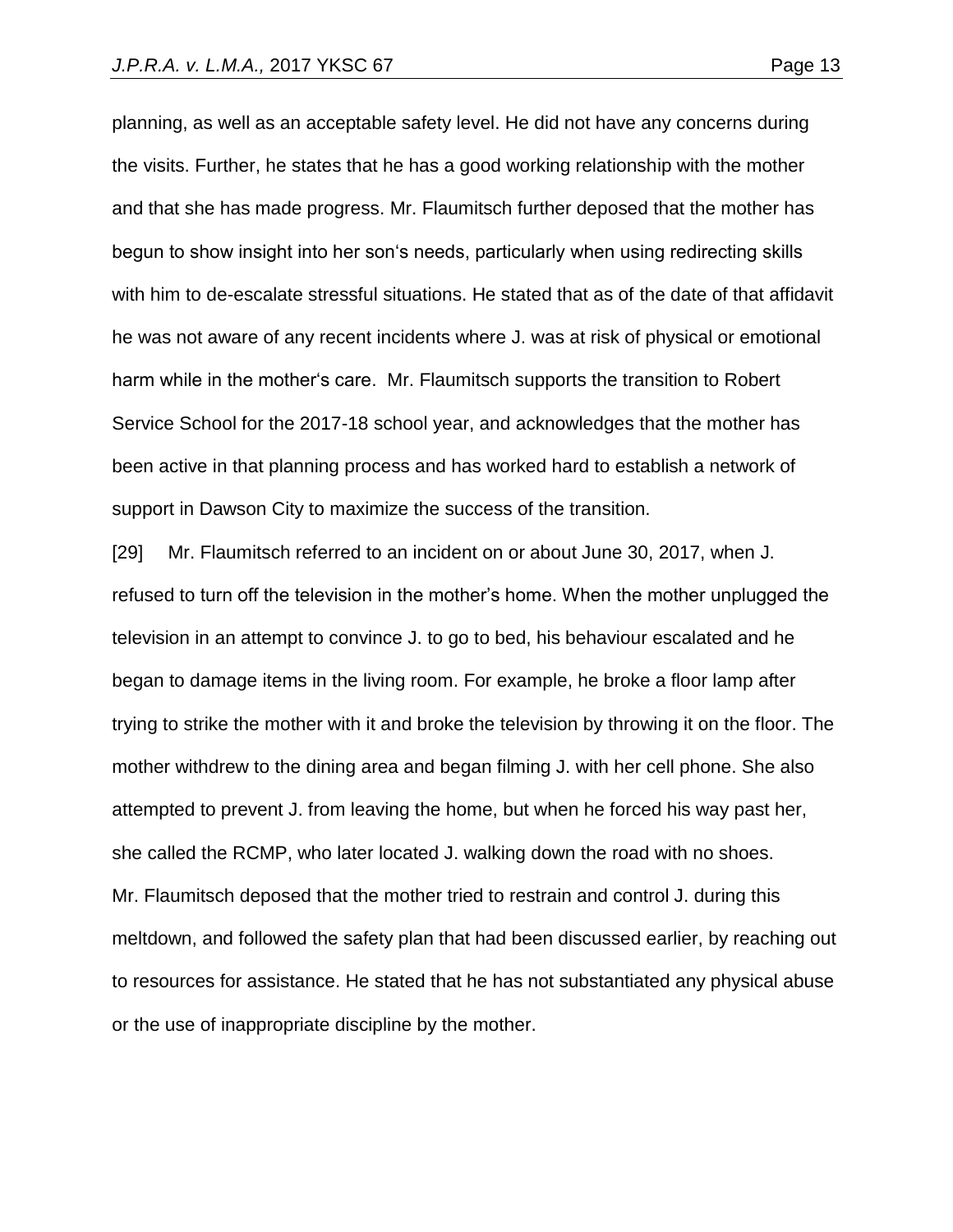[30] The mother has also employed Devon Laing to assist her with childcare issues in the home. Ms. Laing swore an affidavit on August 16, 2017 in which she describes herself as a childcare worker with 34 years of experience. She has been providing care for J. since July 25, 2017. Ms. Laing deposed that J. has told her he is looking forward to starting at the Robert Service School. She says she does not have any concerns about the mother's ability to provide a loving, safe and secure home for her children and

has witnessed no abuse or neglect.

[31] The Director's counsel confirmed at the hearing that there have been no adverse incidents between the mother and J. since his return to her care under the order of July 25, 2017. Further, the fact that the Director is prepared to continue the supervision order for a further period of four months, pending this decision on the father's application for custody and relocation, in my view corroborates the extent to which the mother has made positive and constructive changes to improve her parenting capacity for J.

#### *2. Moving the children to Nova Scotia would be significantly disruptive, especially for J.*

[32] It is uncontested that, given J.'s various psychological disorders, he has an unusually high need for consistency and stability in his home and community environment. In my view, granting the father custody of J. and allowing the move to Nova Scotia would be extremely disruptive to him at this critical time, counterproductive and not in his best interests.

[33] J.'s need for stability and consistency was noted several times in both of the reports of Drs. Ainsworth and Lucardie. Dr. Ainsworth noted in particular that when J. is in a new situation or with a new adult supervisor his behaviour can quickly escalate and become out of control. Even if he is with a secure, well-known caregiver, he can still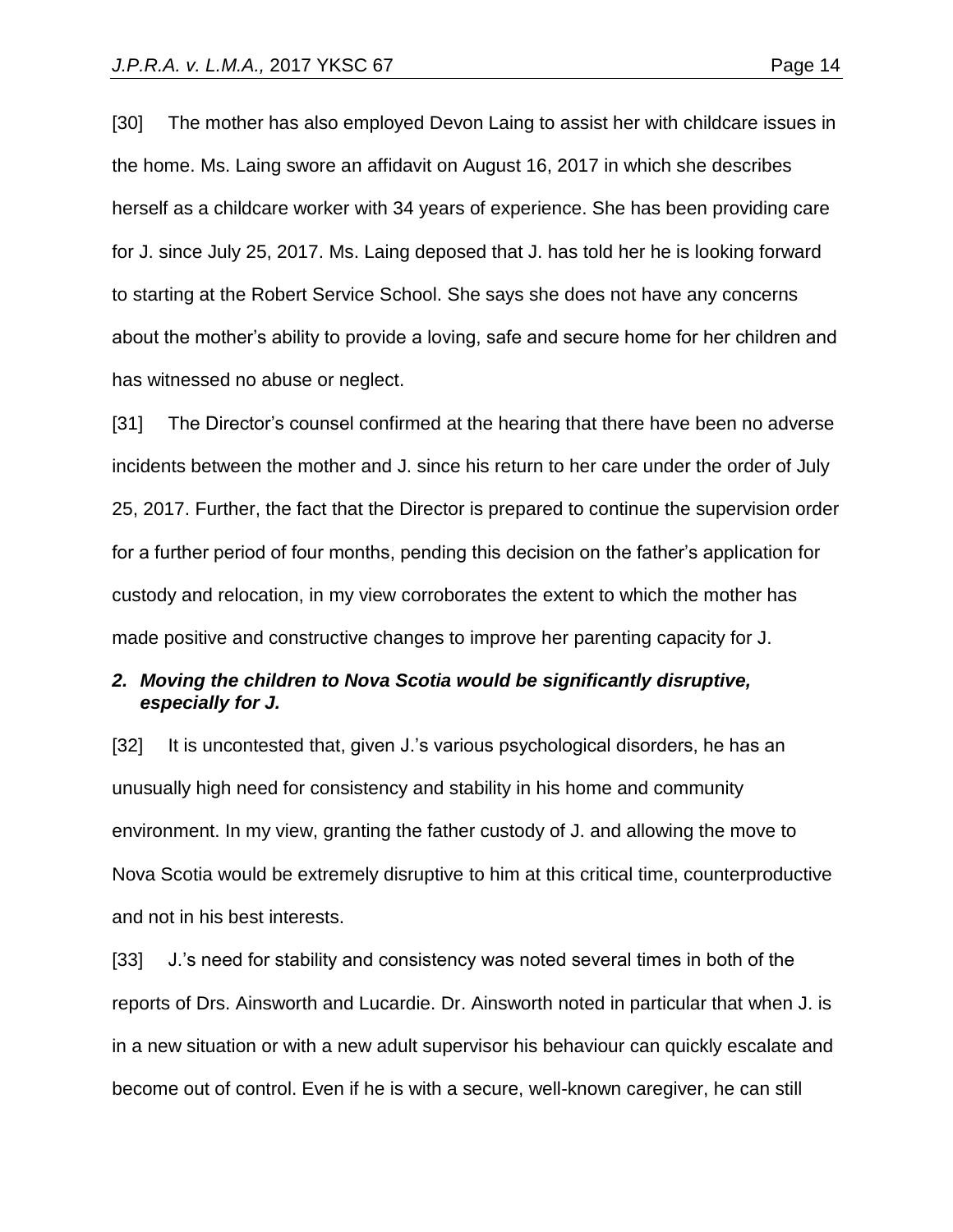overreact if the situation changes. Dr. Lucardie recommended that the Director provide J. with a home and community environment that can consistently meet his basic needs. [34] If J. remains in Dawson City, he will be in a familiar environment, with access to community supports and family members that he has known since he moved there when he was five years old. In particular, he will have the following advantages towards maximizing his stability and consistency:

- a reliable, consistent and very experienced childcare worker, Ms. Laing, to work with him during the day when he is attending school or at home;
- he will attend Robert Service School, where the mother has attempted to create a program which mimics as much as possible the specialized program J. was attending in Whitehorse to address his special needs;
- he will continue to have access to the same counsellors and social workers which he is familiar with in Dawson City, including counselling through the Child and Adolescent Therapeutic Services ("CATS") program;
- he will continue to have the support of the Robert Service School psychologist, Marjorie Logue;
- he will continue to have access to the Big Brothers and Sisters mentorship program and programs offered through Family Supports for Children with Disabilities;
- he will continue to benefit from his sibling relationships with L., J.A.J., and next year, with L.C.R.; and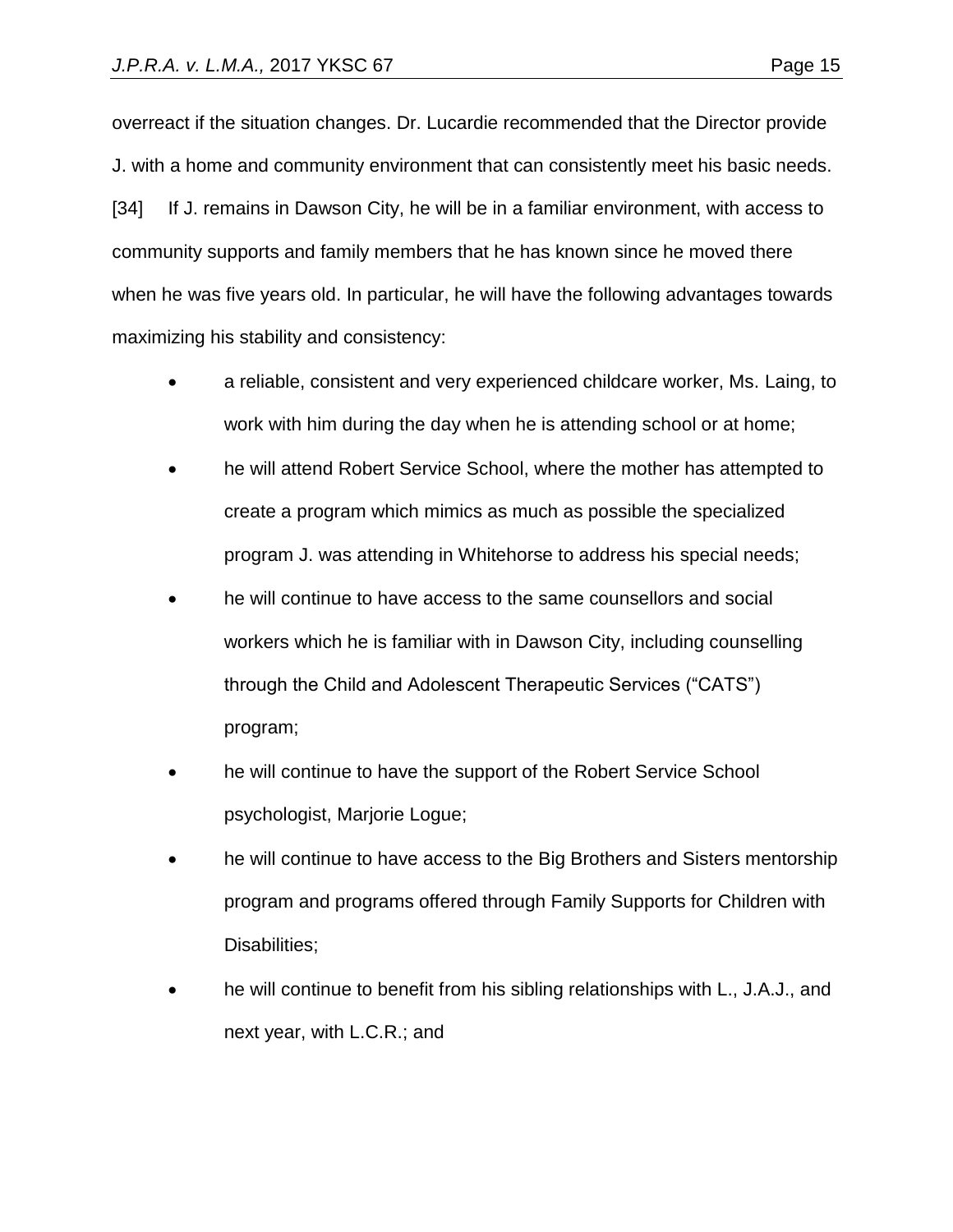• he will continue to be able to spend time with his extended family, which includes: his aunt, R.; his uncle, V.; his cousins/godparents, E., D. and M.; his cousins, A., R. and D.. The mother has also deposed that her father comes to visit the family in Dawson City once or twice a year for extended visits.

[35] It is important to note here that J. has already started at the Robert Service School, where the mother's counsel informs me he has a one-on-one teacher working with him.

[36] On the other hand, if J. is to move to Nova Scotia, he will be entering an entirely new school, Central Colchester Junior High. Although the father has deposed that J. will have access to a psychologist, a guidance counsellor, a resource teacher and a speech therapist, there is no evidence that J. is familiar with any of these professionals. Further, the letter dated June 9, 2017, which the father attached to his second affidavit, provided details about the program in the Chiganois Elementary School and not Central Colchester Junior High. Therefore, I have little or no evidence as to the father's education plan for J. in the Central Colchester school. Finally, if the move is permitted, J. will be starting school late, almost halfway through the fall term.

[37] Admittedly, there is evidence that J. has indicated to others fairly frequently that he wants to move to Nova Scotia to live with his father. This was particularly noted in the affidavit of Social Worker, Susan Graves. However, most of those utterances appear to have been made between the early fall of 2016 and late March 2017. More recently, it appears that J. has become increasingly ambivalent about the move. For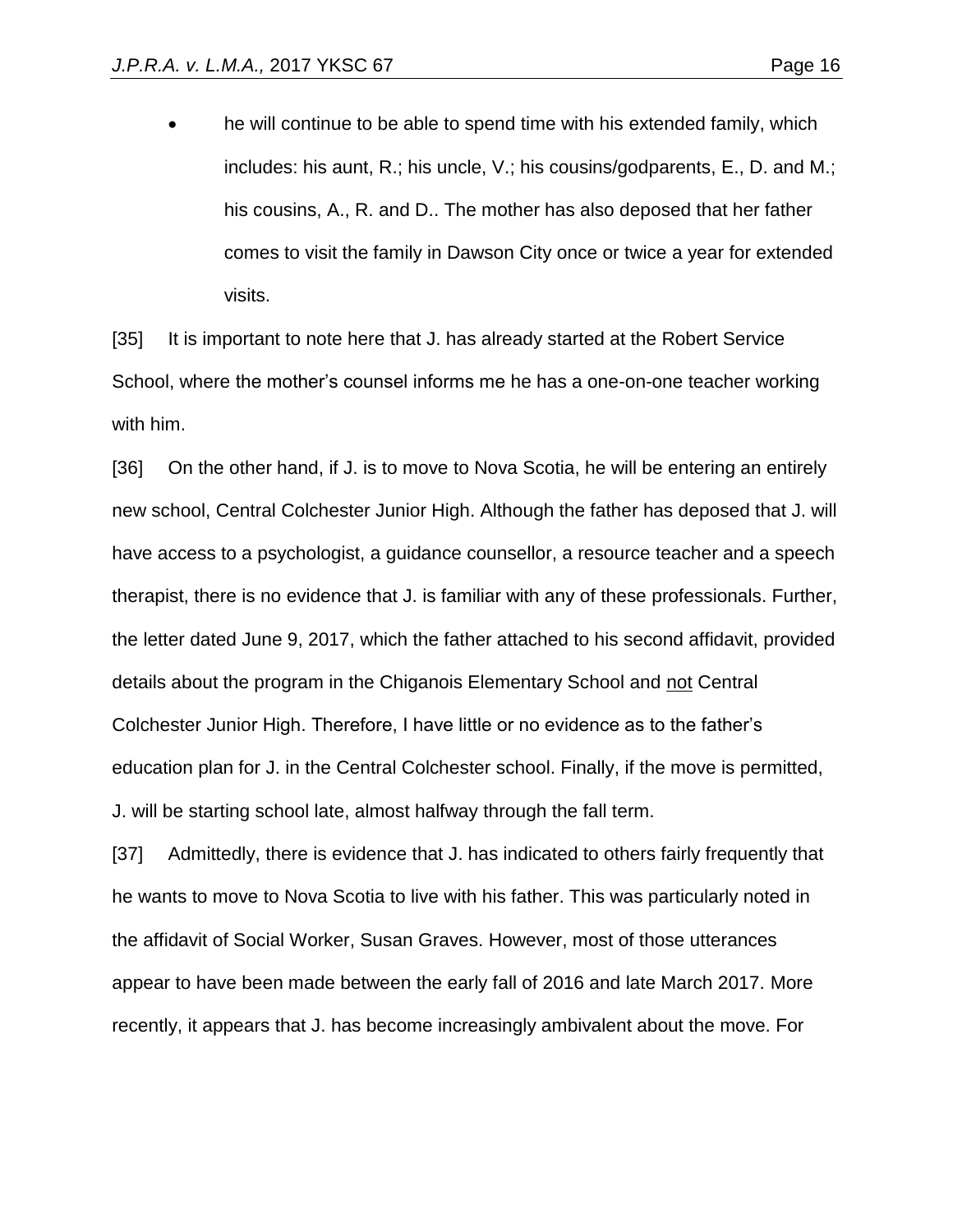… that he would be okay if he moves to Dawson, but he would also be okay if he moves to Nova Scotia. He shared that it is hard for him to decide, but that if he moves to either Dawson or Nova Scotia, he wants to make sure that he can have visits and regular phone conversations with either his mother or father, depending on where he lives.

Then Ms. Graves deposed that, on May 17, 2017, J.:

… continued to say that he would be okay with living with either his mother or father. When I asked him what had changed for him since the winter, when he was saying he wanted to move to Nova Scotia, he said he was not sure but that he did not want to hurt either of his parents' feelings.

According to Ms. Graves, J. repeated this message on May 30, 2017.

[38] In his report dated August 29, 2017, the children's lawyer also indicated that

J. wanted to move to Nova Scotia to be with his father. However, notwithstanding that

information, the children's lawyer did not support a move to Nova Scotia for J., mainly

because of the following reasons:

- the progress made by the mother in addressing the historical child protection concerns and the insight she now shows into J.'s needs;
- the extent to which the mother has been engaged in planning for J.'s transition from Whitehorse to Dawson City;
- the extent to which J.'s life would be disrupted by such a move, especially given his particular needs; and
- J.'s Aboriginal roots in the community of Dawson City.

[39] Although the Director supports the father's application for custody and relocation of J., it is important to understand that this is simply because the Director has no child protection concerns regarding the father, whereas, the Director continues to have child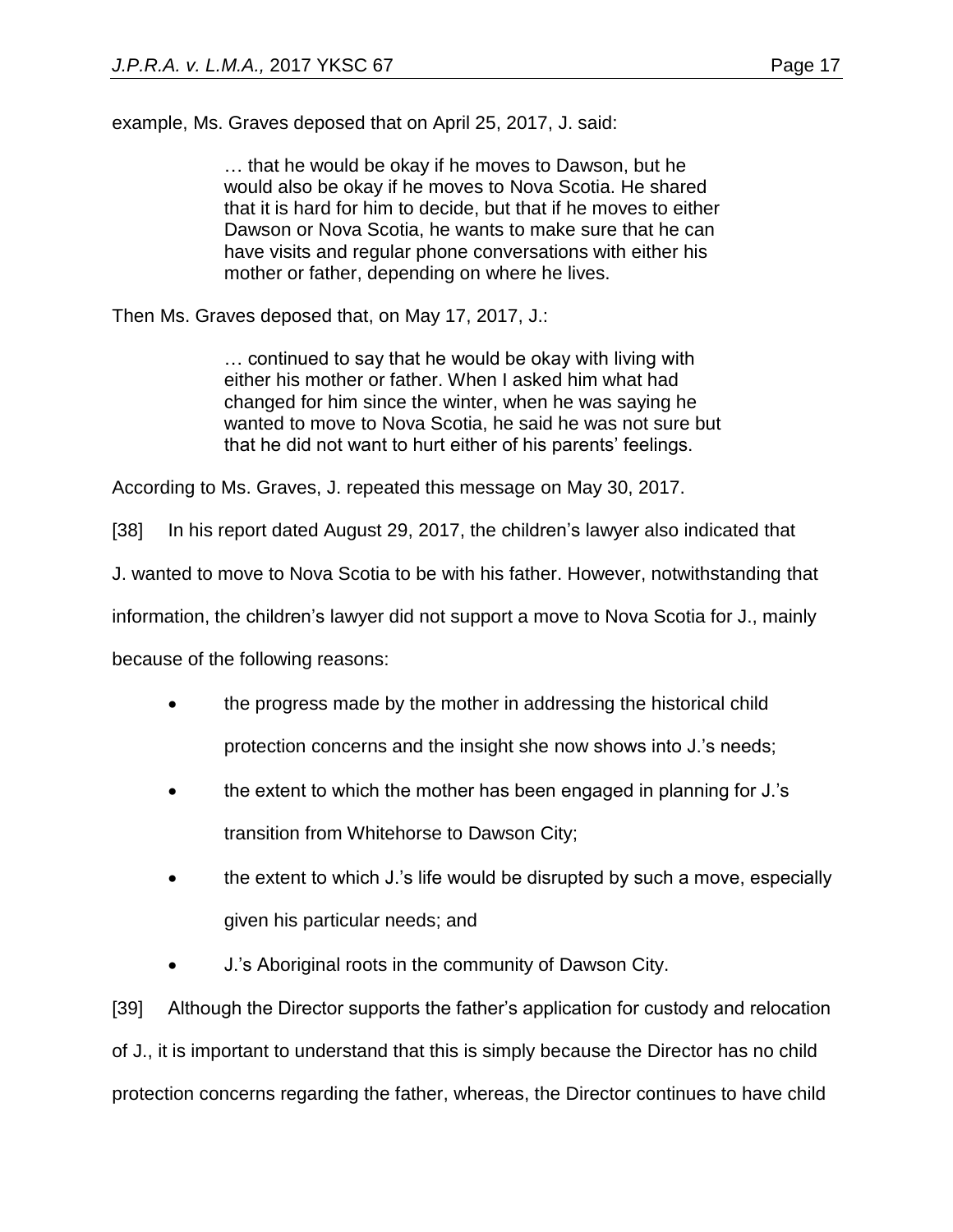protection concerns regarding the mother. This is the reason why the mother is currently under a supervision order, and likely will continue to be so for some time to come. However, the Director is not submitting that she supports the father's application because she thinks it is clearly and affirmatively in J.'s best interests. Indeed, Mr. Flaumitsch, in his affidavit sworn in June 19, 2017, deposed that, if the father's application is not granted, the Director believes that her child protection concerns regarding J. in the care of his mother "can be mitigated" by way of the supervision order, which would allow J. to return to his mother in Dawson City.

[40] A move to Nova Scotia would also be disruptive for L., and the father has really made no case to justify changing the custody of L. from the mother to himself. Indeed, the Director has apparently had no child protection concerns regarding the mother and L. following the expiry of the last six-month supervision order made in 2015. Further, the Director takes no position on the father's application for custody and relocation of L. It is also important to remember that L. was not the subject of the two protective intervention hearings held in the Territorial Court, which I referred to above, and that those were exclusively relating to J. In addition, Dr. Lucardie's assessment included the following comment:

> Currently, no significant concerns are identified for [L.] with her self-perception, self-esteem, resiliency, perception of school and teachers, or with her socialization.

In general, the evidence is that the mother and L. have a positive relationship and that L. is doing well in school and in her community. She has also told the children's lawyer that she wants to remain in the Yukon. She is now 10 years old, and so her views and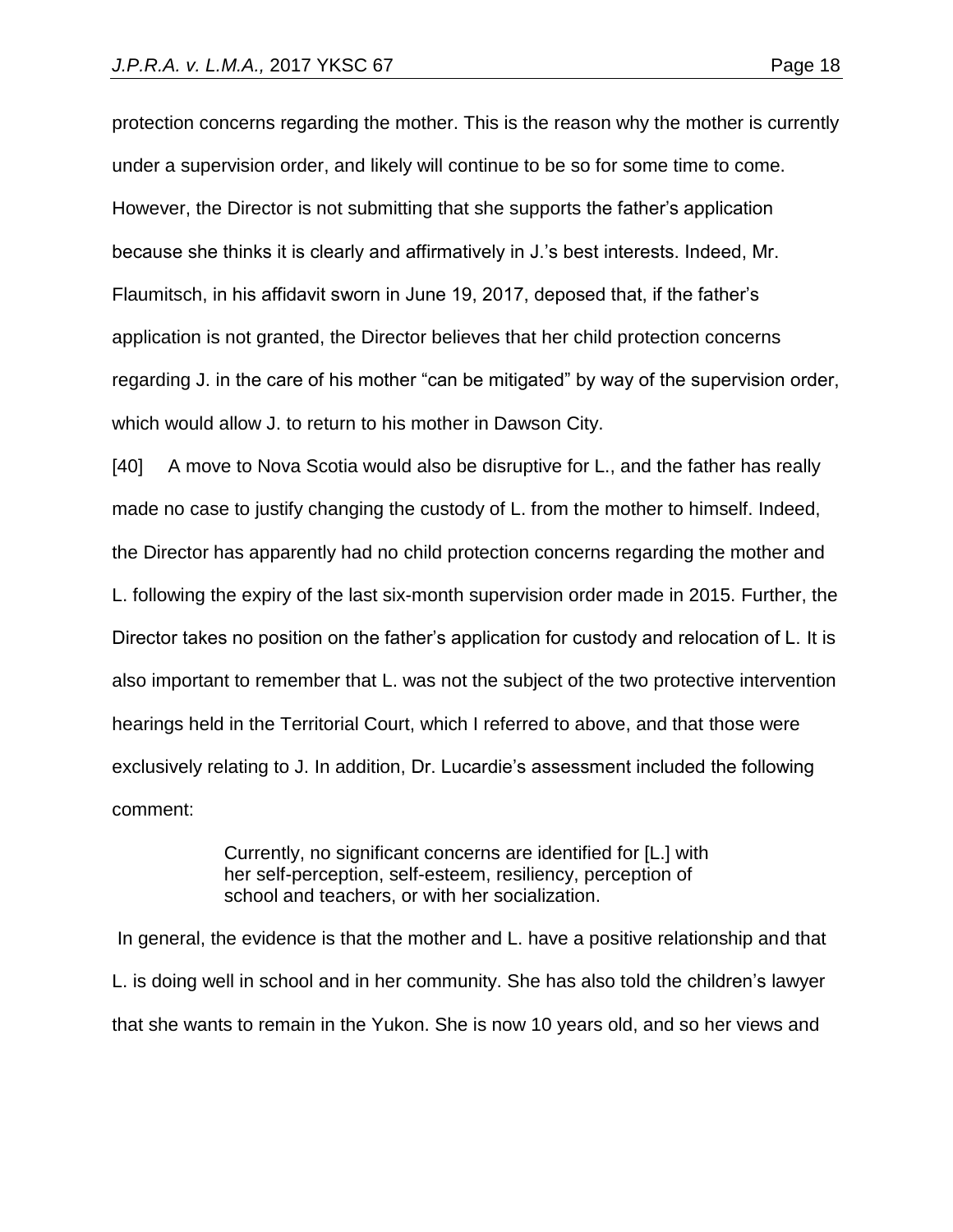preferences in that regard should be given due consideration. Finally on this point, the children's lawyer does not support L. moving to Nova Scotia.

[41] L. also told the children's lawyer that she missed J. when he was attending school and living in the group home in Whitehorse, which bodes well for the sibling bond between the two children. Conversely, it also works against the prospect of separating them.

#### *3. The children are not overly familiar with the father.*

[42] The father has only exercised his access to J. for a total of approximately eight and one-half weeks since the mother and the children moved to the Yukon in 2011. The dates of those visits were: March 18 - 25, 2017; October 29 - November 5, 2016; and six weeks in the summer of 2013. In the last two years, the father has only had access to J. for two and one-half weeks.

[43] The father has only exercised his access with L. for approximately seven weeks in total, since the 2011 move.

[44] Admittedly, there is conflicting evidence about why this has been the case. The Nova Scotia order of March 9, 2011, was to ensure that the father would have six consecutive weeks of access with the children each summer, with the cost of transportation to be shared equally by the parties. However, the father has explained that he was experiencing some financial difficulties at times since then, which made it impossible for him to finance one-half of the access costs. He has also complained that the mother has been uncooperative in scheduling access. From the mother's side, she has complained that the father has been inconsistent in arranging for the summer access, and often left the arrangements until the last minute, by which time the mother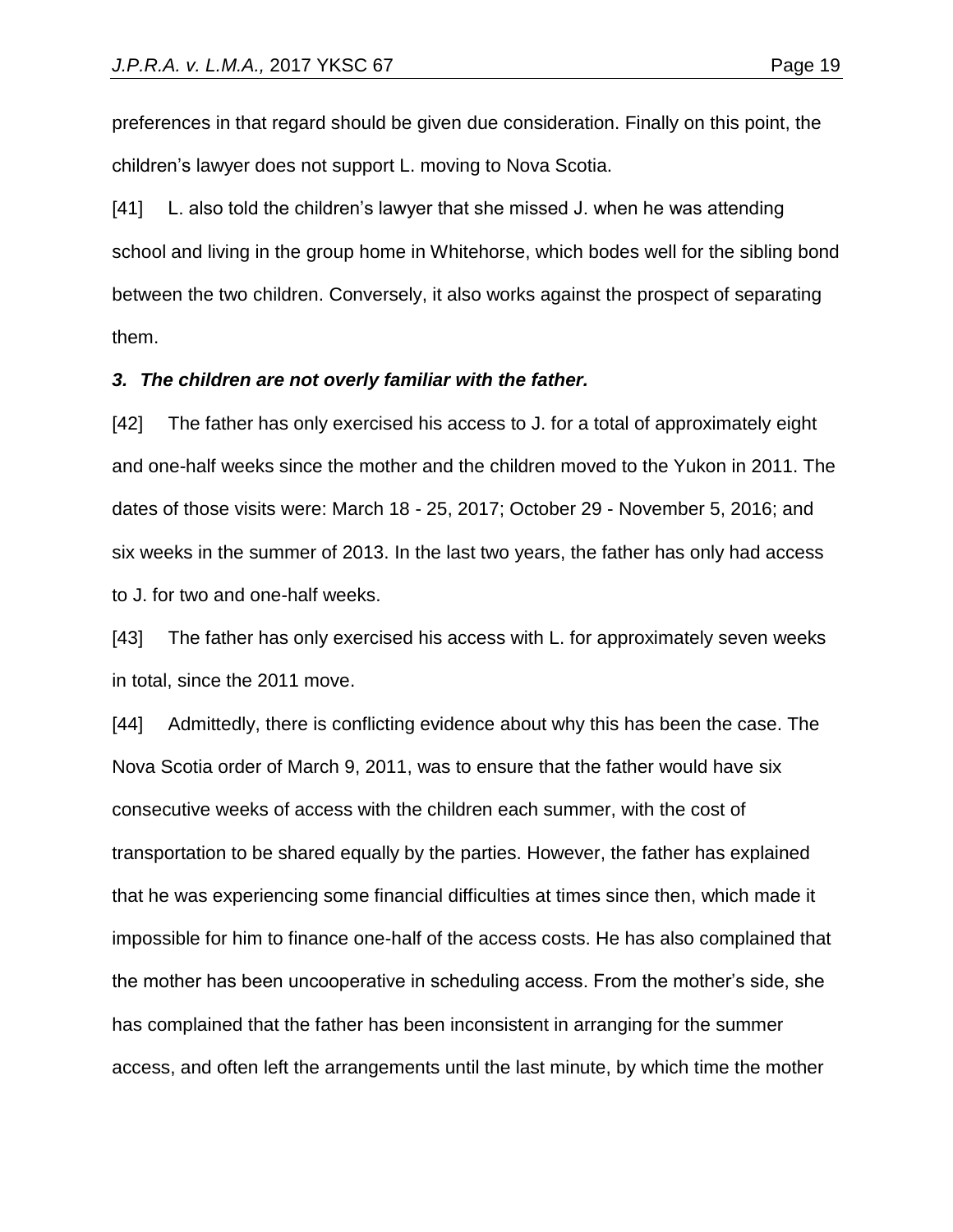had already made summer vacation plans for the children. This is a problem which needs to be resolved, for the sake of the children, and I will return to it later.

[45] The father's phone access with the children has also been somewhat limited and inconsistent.

[46] The father began having regular, but unscheduled, phone access with J. more often in the summer of 2015, approximately once every week. However, since April 2017, that phone access has declined to once every two-to-three weeks. The father's phone records indicate that from November 2016 to August 2017, the father called the group home 38 times. However many of the calls were only between one and three minutes in length. Here, I agree with the mother's counsel that such brief calls are not necessarily indicative of meaningful contact or conversation.

[47] As for L., the father's phone records indicate that he has only spoken with her, in conversations lasting more than five minutes, seven times between November 2016 and August 2017.

[48] I also acknowledge here that there are factual disputes about the father's attempts to make telephone contact. He claims that many times he phones the mother's home and no one answers. On the other hand, the mother claims that the father has failed to phone at times previously arranged, for example on Christmas Day 2016.

#### *4. It is important for the children to maintain the connection with their First Nation.*

[49] This is a point which was particularly stressed by the children's lawyer.

[50] Although the father has indicated that he would attempt to maintain the children's connection with THFN, his evidence in this regard was scanty. He deposed that he would contact someone in the Millbrook First Nations Community office to see what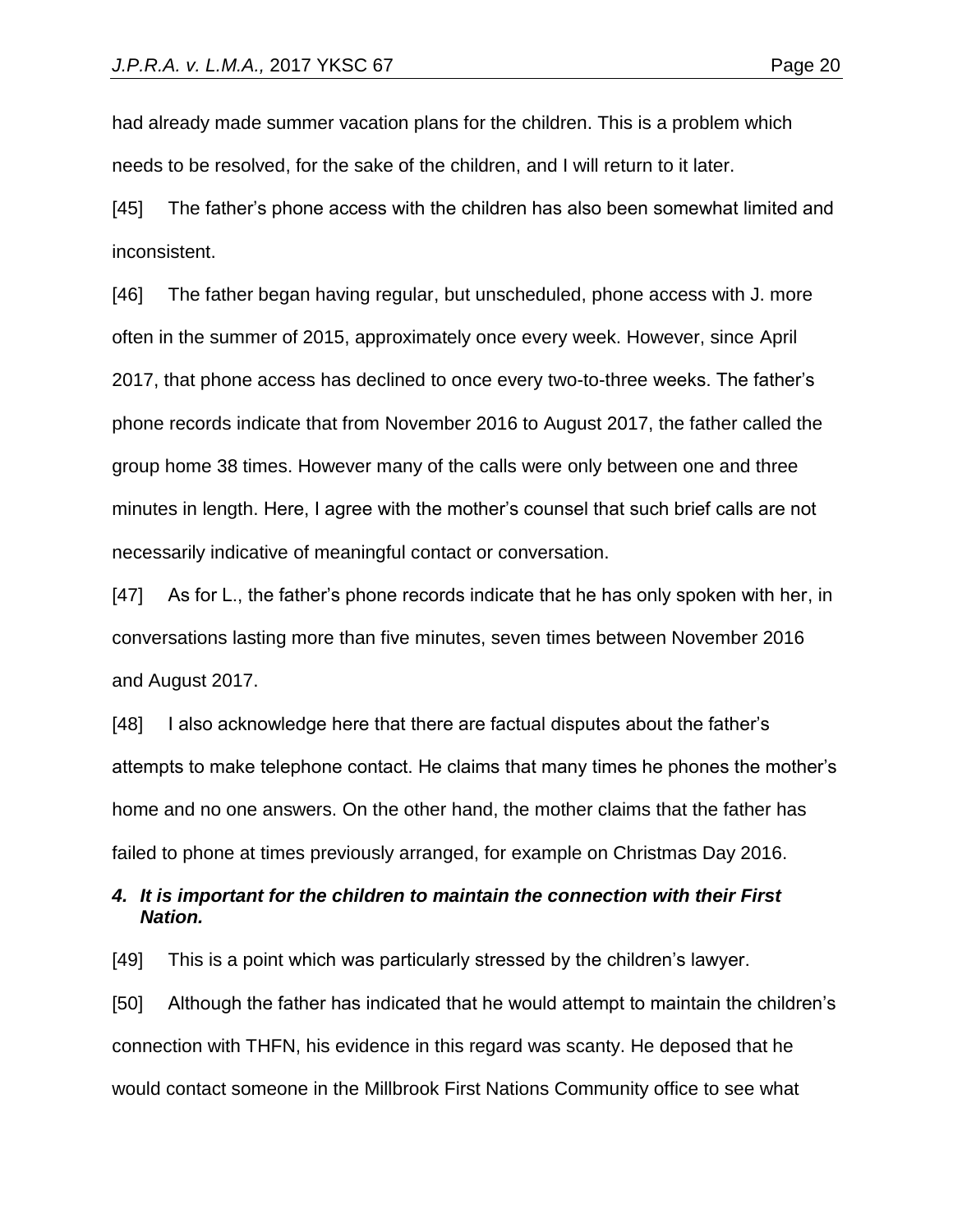could be done to nurture the cultural heritage of the children. However, I understand that to be a Mi'kmaq First Nation, which is no doubt a different culture from the THFN (Hän) tradition that the children are familiar with. Certainly, the language would be different. Indeed, the mother has obtained a letter from the Millbrook First Nation which confirms that they do not offer any funding, educational, cultural, language and program support to non-members of that First Nation.

[51] The father then attached an email from the THFN Director of Health and Social Services, in response to a query as to what services could be provided to THFN members living away from settlement land and THFN traditional territory. Frankly, the email does not say very much except that "being out of territory presents unique challenges to accessing culture, language and traditions".

[52] I accept the father's point that the children are also entitled to learn more about the father's Scottish heritage. However, the father has not provided any information as to the nature of the information or the types of activities which he would like the children to be involved in in order to acquire such knowledge.

[53] That is in significant contrast to the extent of the information provided by the mother as to the number and types of THFN cultural activities the children have been involved in, or are in the process of learning about:

- the gathering at Moosehide, a former traditional community of the Hän people;
- traditional harvesting (i.e. spruce sap, cutting and drying fish, moose, and caribou);
- beading earrings;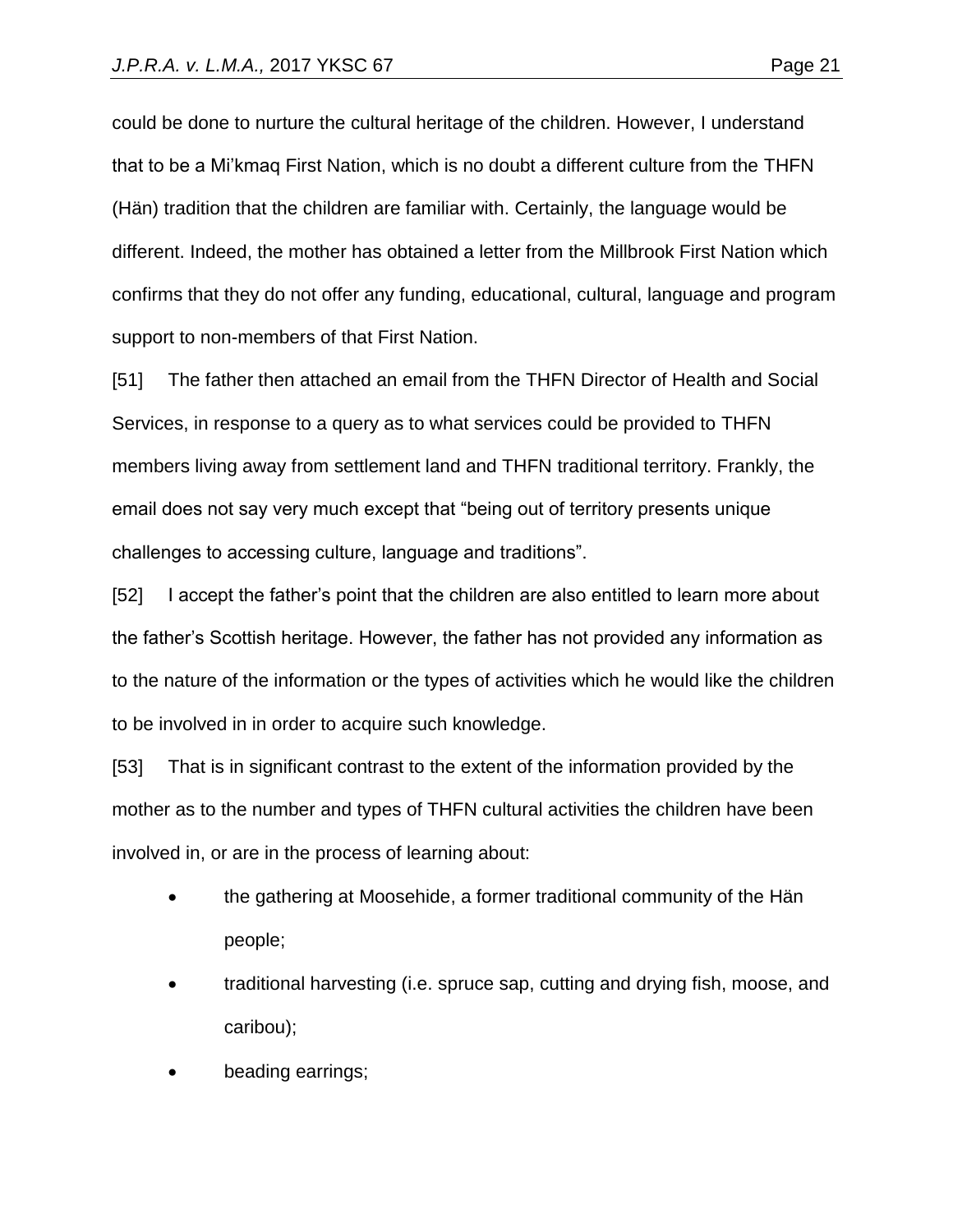- sewing;
- basket weaving;
- attending Hän language sessions;
- participating with the Hän singing group, singing traditional songs;
- hunting and fishing;
- jigging classes;
- making salve; and
- participating in community potlatches.

[54] The mother has also provided rather extensive evidence about the Hän cultural program in the Robert Service School, which includes various cultural activities in each year, from kindergarten to grade 6.

## **CONCLUSION**

[55] The father's application for custody of the children and for permission to relocate them to Nova Scotia is dismissed. Accordingly, it is unnecessary for me to rule on whether the current supervision order regarding J. should be terminated. I will leave that in the hands of the Territorial Court.

[56] In order to reduce conflict between the parties and to bring greater certainty to the issue of summer access, I feel it is appropriate to order that the father's six weeks of access take place during a specified period of time, rather than leaving it to the parties to have to negotiate the dates each summer. Of course, they can always agree to change the default dates which I am about to prescribe. I order that the father's six weeks of summer access will commence each year seven days after the last day of school for the children in June, unless otherwise agreed in writing. The parties shall